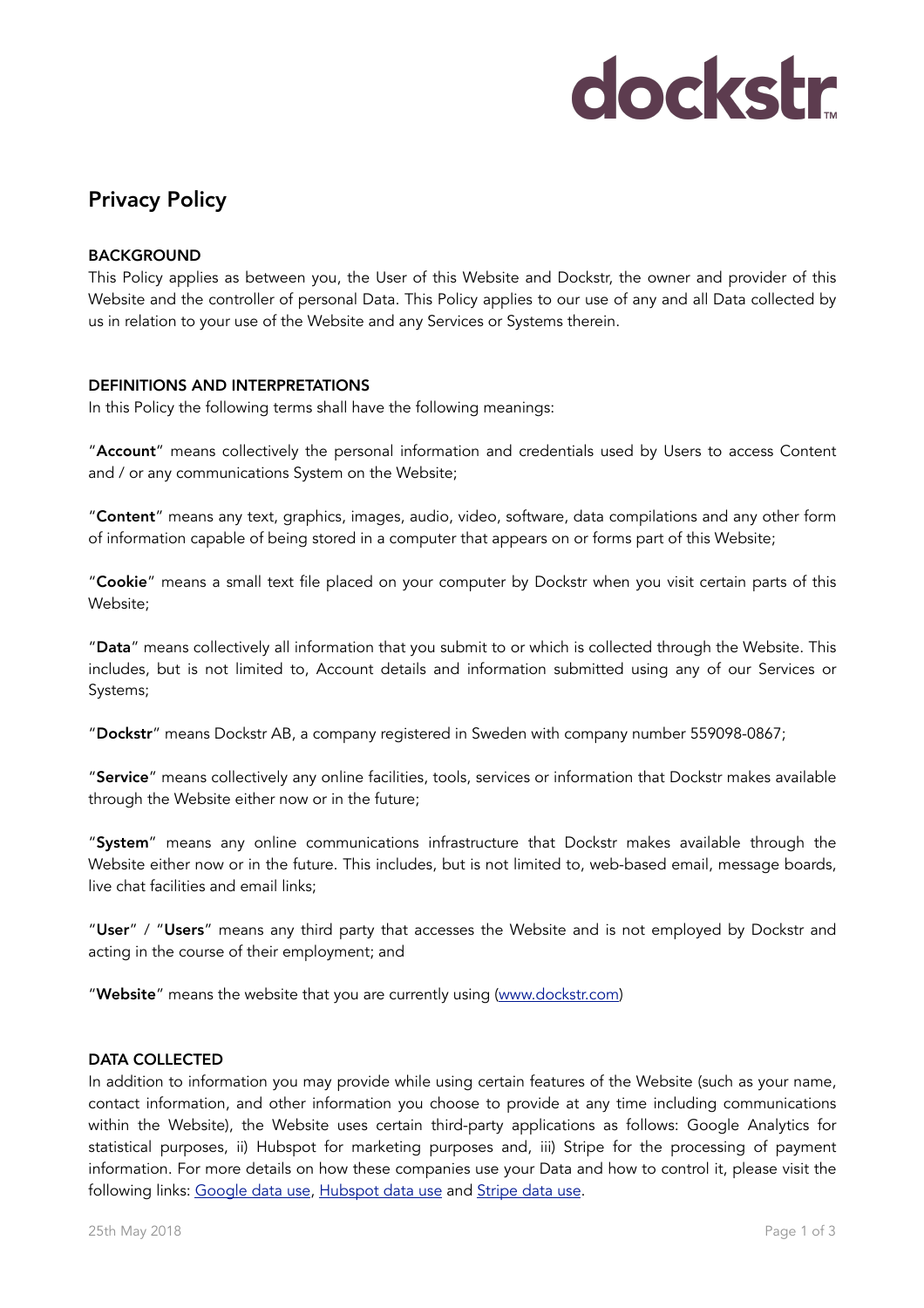# dockstr

In addition, any of the following Data may be collected:

- a) IP address;
- b) Web browser type and version;
- c) Operating system;
- d) A list of URLS starting with a referring site, your activity on this Website, and the site you exit to, and;
- e) Cookie information.

#### OUR USE OF DATA

Any personal Data you submit will be retained by Dockstr for as long as you use the Services and Systems provided on the Website or for such period as required to exercise rights or meet obligations under the agreement between you and Dockstr. Should you decide to cease to be a User of Dockstr, your personal data will be retained for two years. Unless we are obliged or permitted by law to do so, your Data will not be disclosed to third parties (other than such third parties processing data on our behalf).

All personal Data is stored securely in accordance with the principles of the General Data Regulation (GDPR) 2018.

Any or all of the above Data may be required by us from time to time in order to provide you with the best possible service and experience when using our Website. Specifically, Data may be used by us for transmission by email of materials that may be of interest to you and contact for research purposes. Such information may be used to customise or update the Website.

#### **COOKIES**

Dockstr may set and access Cookies on your computer and uses them to facilitate certain functions and features of the Website. Before the Website sets Cookies on your computer, you will be presented with a message bar requesting your consent to set those Cookies. By giving your consent to the setting of our Cookies you are enabling us to provide the best possible experience and service to you through our Website. If you wish to deny your consent to the placing of Cookies, certain features of the Website may not function fully or as intended.

You can choose to enable or disable Cookies in your web browser. By default, your browser will accept Cookies, however this can be altered. For further details please consult the help menu in your browser. Disabling Cookies may prevent you from using the full range of Services available on the Website.

You may delete Cookies at any time however you may lose any information that enables you to access the Website more quickly.

It is recommended that you ensure that your internet browser is up-to-date and that you consult the help and guidance provided by the developer of your browser if you are unsure as to how to adjust your privacy settings.